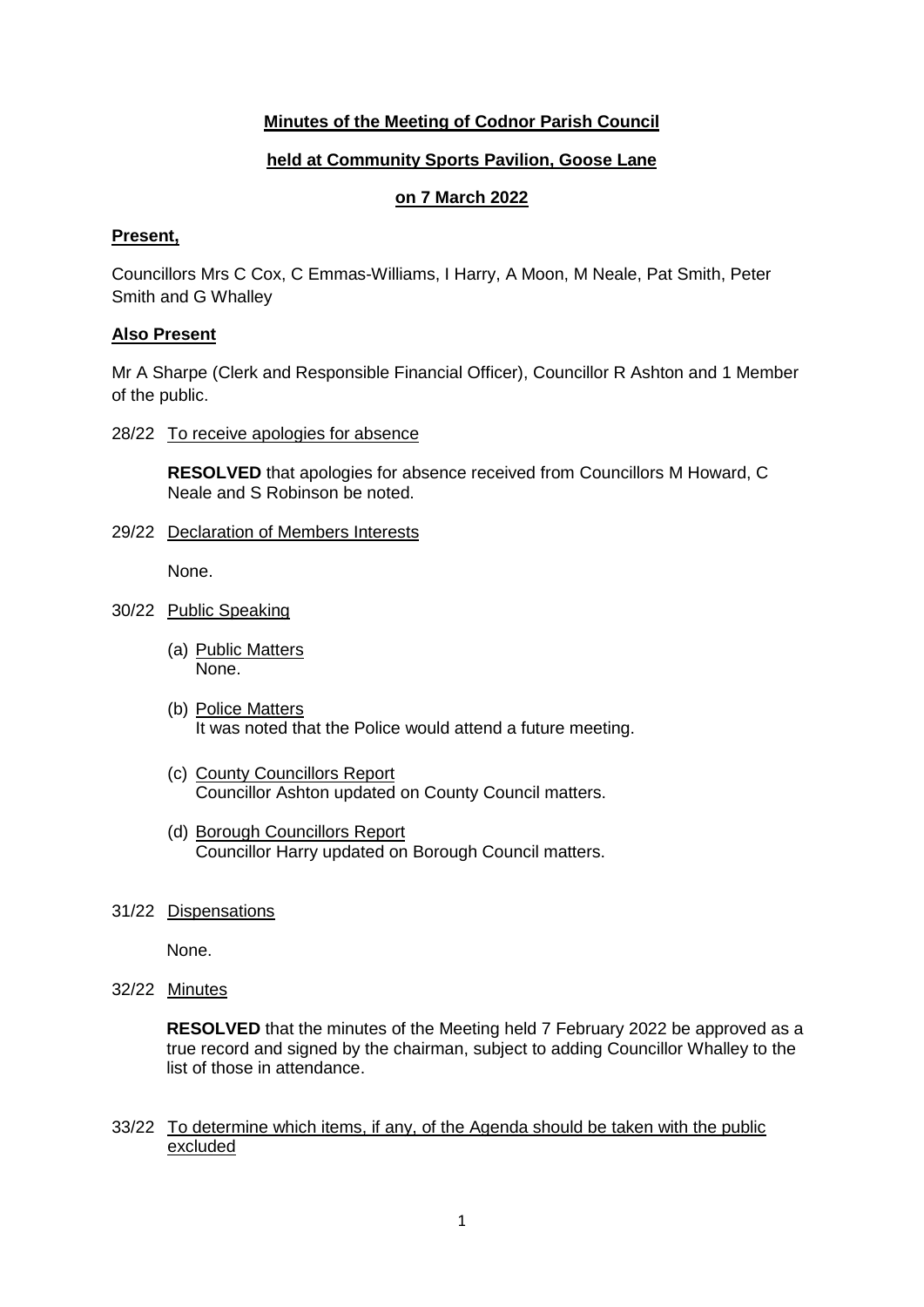**RESOLVED** that no items be considered with the press and public excluded.

## 34/22 Financial & Investment Sub Committee

**RESOLVED** that the minutes of the meeting held on 25 February 2022 be received and the recommendations relating to an updated budget for 2022/23 and an update on matters relating to EV Charging points, Tesco Express Land, Clock Tower land, Allotments, Christmas Lights, Portable Hearing Loop, Multi User and the approval of a grant for the Codnor Fete be approved.

Note – Updates.

EV Charging points - Being looked into - Agreeing questions for Spring Newsletter.

Tesco Express Land – Clerk has been in correspondence with DCC since October. Finally had reply saying no scope to widen path as private land. Clerk trying to arrange site meeting after explaining we can get permission from land owner. Hoping DCC may help fund.

Clock Tower land – Concerns from contractors about underground services. Contractors have been on site has suggested price of around £17K. Perhaps look at other options to tidy thus releasing the £8K allocated for other purposes.

Allotments – 37 sheets of asbestos require disposal – quotes range from £1000 to £1500 – Allotment Association are seeking assistance. F and I recommend CPC fund. Agreed.

Christmas Lights – Approx. £6000 to provide 3 conical Christmas trees – F and I suggest trees but cancel other order of £4.5 K. Agreed.

Portable Hearing Loop – Ripley Hearing Centre providing advice. Will attend a future meeting to assess needs.

|                               | 2021/22<br><b>Budget</b><br>£ | <b>Actual</b><br><b>Jan 2021</b><br>£ | <b>Expected</b><br><b>Position</b><br>£ | 2022/23<br>£ |
|-------------------------------|-------------------------------|---------------------------------------|-----------------------------------------|--------------|
| <b>Income</b>                 |                               |                                       |                                         |              |
| Precept                       | 70788                         | 70778                                 | 70778                                   | 74513        |
| Donations and other<br>income | 1500                          | 350                                   | 350                                     | 1250         |
| Interest                      | 100                           | 0                                     | 100                                     | 100          |
| <b>VAT</b>                    | 5000                          | 4000                                  | 4000                                    | 5000         |

Updated budget.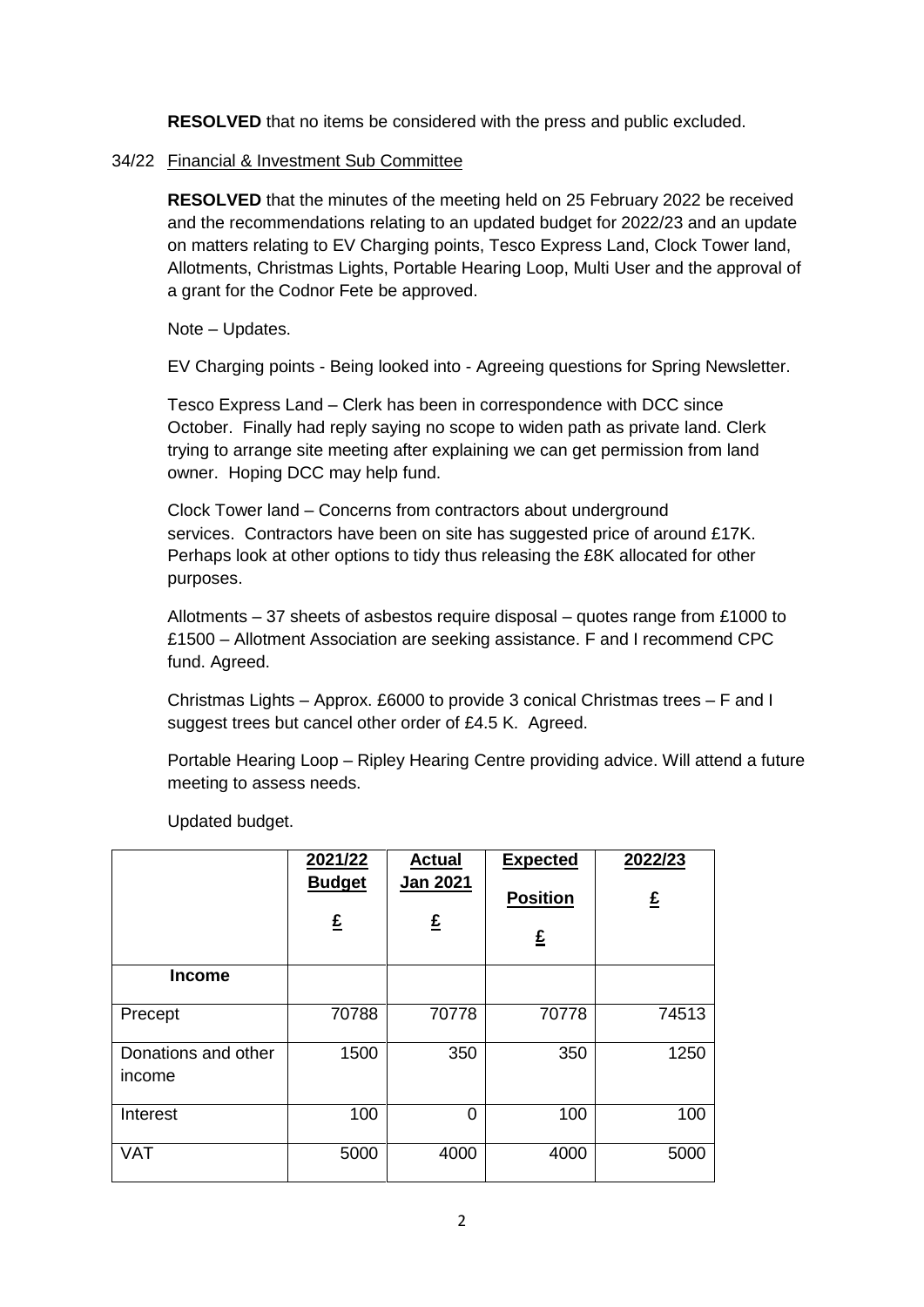| <b>TOTAL INCOME</b>                                                                                            | 77338 | 75138 | 75228 | 80863 |
|----------------------------------------------------------------------------------------------------------------|-------|-------|-------|-------|
|                                                                                                                |       |       |       |       |
| <b>Expenditure</b>                                                                                             |       |       |       |       |
| Donations/Grants<br>including Allotments<br>and Fete                                                           | 1000  | 760   | 1000  | 2800  |
| <b>Clock Building</b>                                                                                          | 3000  | 2500  | 3000  | 3000  |
| Staff Costs incl Tax,<br>NI, pensions and<br>payroll                                                           | 28000 | 23000 | 29000 | 29500 |
| Post/print/                                                                                                    | 1500  | 1550  | 1600  | 1400  |
| stationery and admin<br>costs                                                                                  |       |       |       |       |
| <b>Hearing Loop</b>                                                                                            |       |       |       | 2000  |
| Dog Bags                                                                                                       | 850   | 1200  | 1600  | 1200  |
| <b>Bank Charges</b>                                                                                            | 150   | 54    | 150   | 200   |
| Room Hire                                                                                                      | 388   | 90    | 250   | 350   |
| Christmas/Bonfire/<br>Jubilee events (incl<br>additional lighting                                              | 18000 | 12000 | 12000 | 25350 |
| <b>Chairs Allowance</b><br>and newsletter                                                                      | 1000  | 250   | 700   | 1000  |
| <b>Insurance and Audit</b><br>costs                                                                            | 1700  | 2850  | 2850  | 2900  |
| Environment (incl<br>Allots and car park -<br><b>Including Brickwork</b><br>at Market Place/<br>Tesco Express) | 10000 | 10000 | 10000 | 19000 |
| Miscellaneous/Conti<br>ngency                                                                                  | 5000  | 2000  | 3000  | 2600  |
| Defib Costs                                                                                                    |       |       |       | 300   |
| Subscriptions and<br>training costs                                                                            | 800   | 815   | 815   | 900   |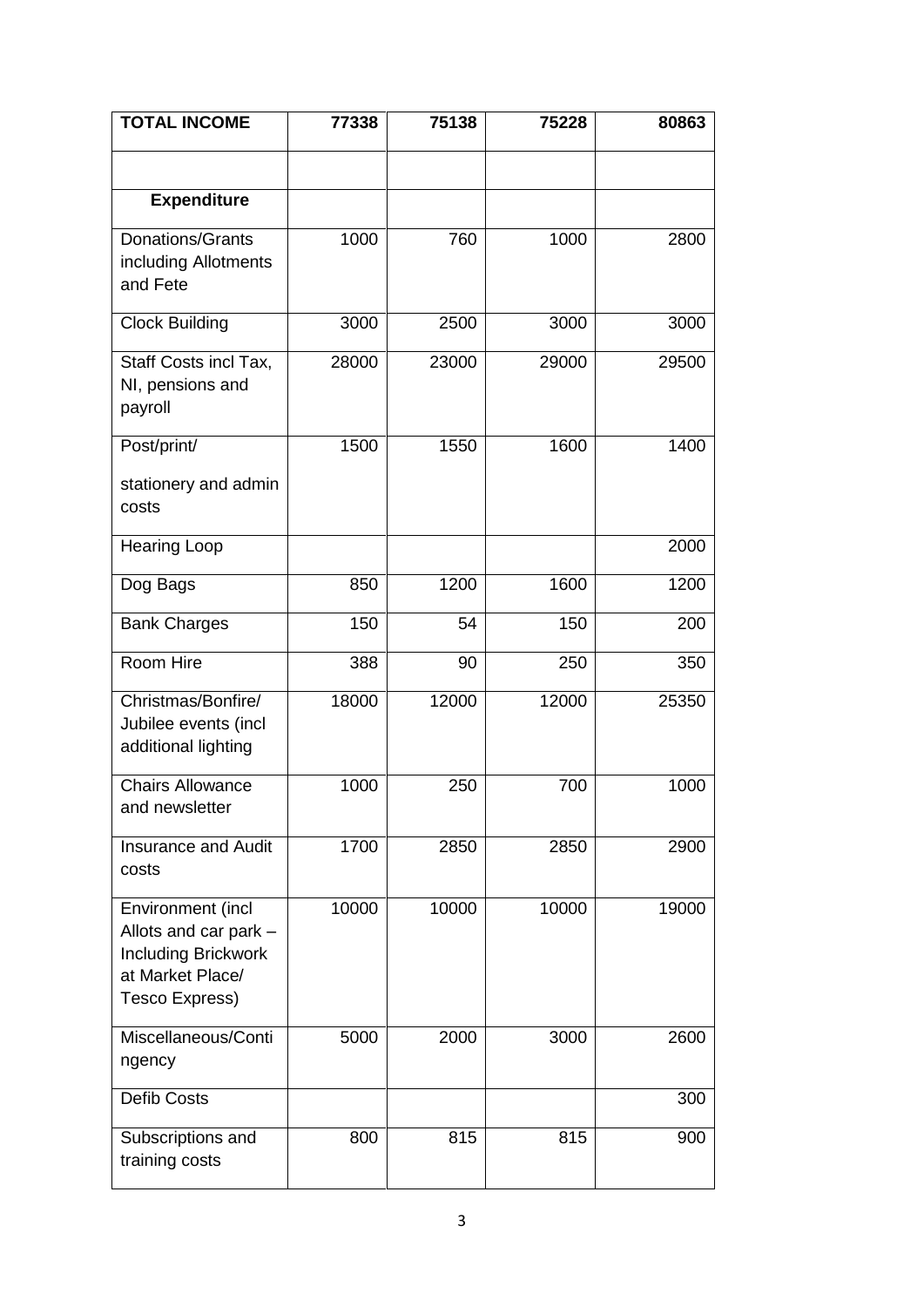| S <sub>137</sub>                     | 1000  |       | U     |       |
|--------------------------------------|-------|-------|-------|-------|
| <b>VAT</b>                           | 5000  | 3000  | 4000  | 5000  |
| <b>TOTAL</b><br><b>EXPENDITURE</b>   | 77388 | 60069 | 69965 | 97500 |
| Use of Reserves to<br>balance budget |       |       |       | 16637 |

#### 35/22 Chairman's announcements None.

#### 36/22 Leaders Report

The Leader suggested that Codnor Parish Council show our support for the Ukraine people and investigate urgently whether we could purchase a couple of Ukraine flags to portray in the village.

For the Parish Council to move forward on applying for funding to enable the Electric Vehicle chargers to be sighted in our two car parks we are required to have carried out a survey. On this basis I would like to suggest our next newsletter to go out as soon as possible, incorporates a short survey of 3 questions to ask if anyone has an EV, do they think they will be having one in the next 3 years and if so would they use the units in the village.

As part of the News Letter we can also include the significant dates up until Christmas of events in the village especially to include any events that we have already established as part of the Queens Platinum Jubilee celebrations"

### 37/22 Environmental Matters

None.

### 38/22 Parish Council – Items for Decision/Action/Update

(a) Jubilee celebrations.

The Working Party reported on proposals to celebrate the Jubilee including decorations/activities, planting, bunting and banners. In addition arrangements being made for a band concert. Budget to be £1350.00.

(b) Covid 19 update.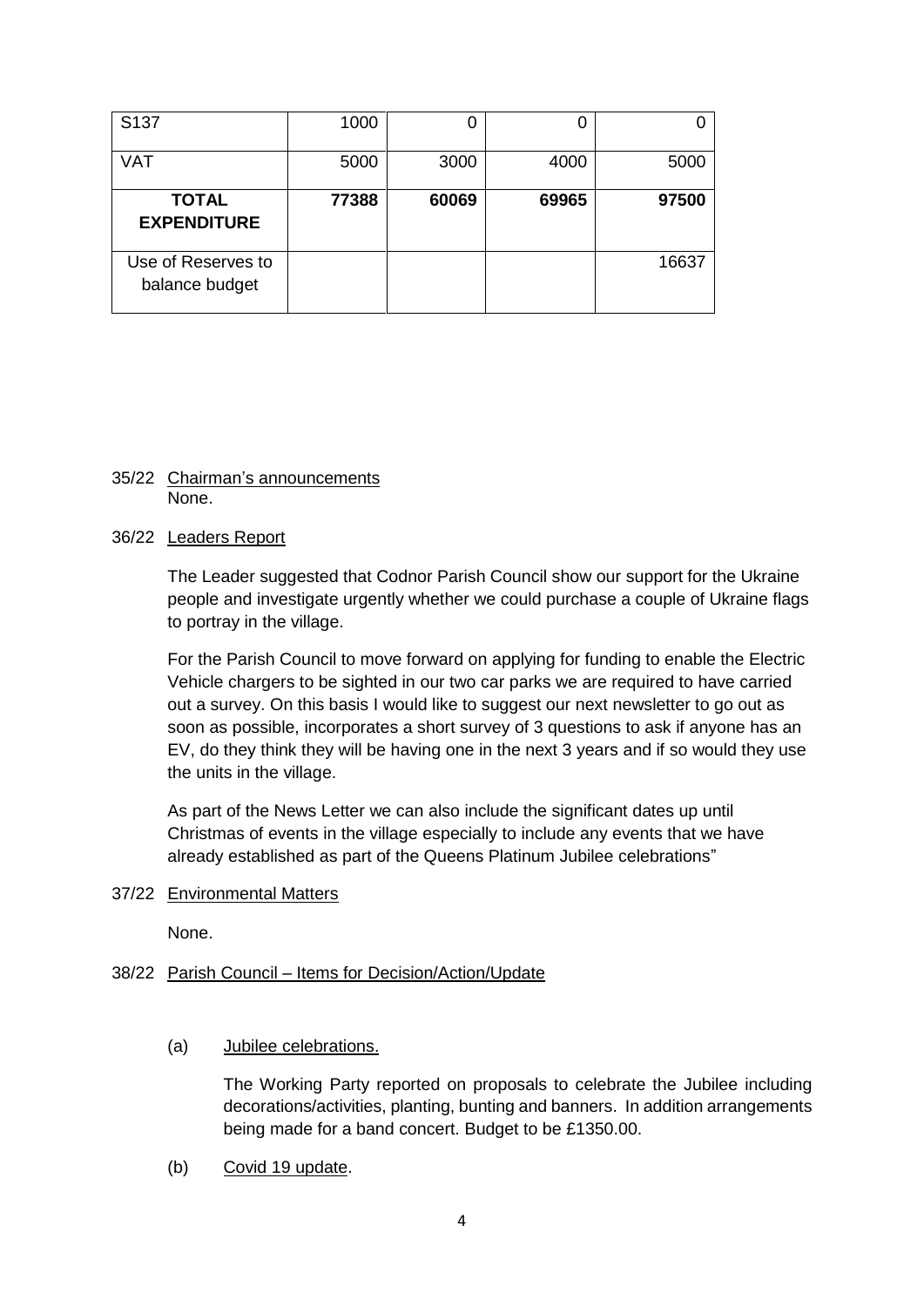None.

(c) Risk assessments.

To note all in place and to be updated for 2022 events.

(e) Casual Vacancy/ Co-option.

Deadline for calling an election is 4 February –Council approved the advertising of the vacancy for co-option.

### 39/22 Finance

# **RESOLVED** that

|  | (a) Accounts for Payment. |  |  |
|--|---------------------------|--|--|
|--|---------------------------|--|--|

|                           | <b>Payee/Description</b>         | <b>Nett</b> | <b>VAT</b> | <b>Gross</b> |
|---------------------------|----------------------------------|-------------|------------|--------------|
| UT BACS 16<br><b>FEB</b>  | Salary                           | 1104.38     | 0.00       | 1104.38      |
| UT BACS 16<br><b>FEB</b>  | Salary                           | 668.11      | 0.00       | 668.11       |
| UT BACS 16<br><b>FEB</b>  | JRB Dog Bags                     | 302.40      | 60.48      | 362.88       |
| UT BACS 16<br><b>FEB</b>  | Keptkleen - Toilet<br>Clean      | 96.00       | 19.20      | 115.20       |
| UT BACS 27<br><b>FEB</b>  | D Hemsell - reimburse<br>padlock | 7.99        | 0.00       | 7.99         |
| UT BACS 2<br><b>MARCH</b> | <b>DCC Pension</b>               | 306.35      | 0.00       | 306.35       |
| UT BACS 8<br><b>MARCH</b> | <b>HMRC</b>                      | 148.92      | 0.00       | 148.92       |

(b) Bank Reconciliation presented approved.

# **CPC Bank Reconciliation**

| Balance b/f at 1 April              | £ | 149,987.59 |
|-------------------------------------|---|------------|
| Add total receipts                  | £ | 74,878.22  |
| Less total payments                 | £ | 59,663.07  |
| Balance at 28 Feb                   | £ | 165,202.74 |
| Represented by bank balances 28 Feb |   |            |
| Current                             | f | 43,022.06  |
| Deposit                             | £ | 6,433.51   |
| <b>Business Term Deposit</b>        | £ | 37,235.30  |
| U Trust                             | £ | 78,511.87  |
|                                     | £ | 165,202.74 |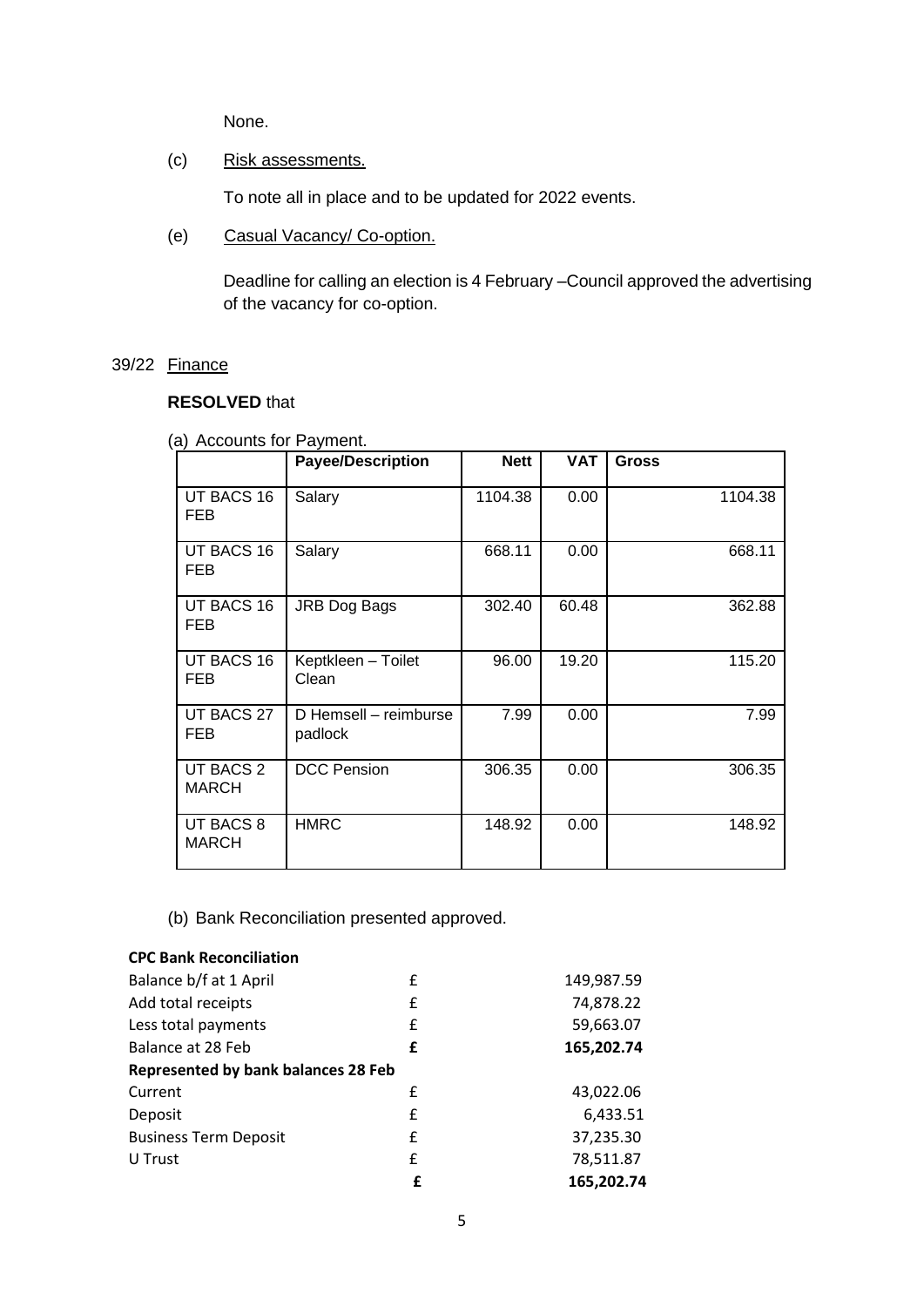#### 40/22 Planning and Licensing

Council noted the latest planning decisions taken by AVBC -

#### **Decision Date - 11/Feb/2022**

RefVal: [AVA/2021/1178](https://www.ambervalley.gov.uk/planapps?refval=AVA-2021-1178)

Address: 89 Glasshouse Hill, Codnor, Ripley, Derbyshire, DE5 9QS,

Proposal: Detached 3 Bed House

Decision: REFUSED

#### **Decision Date - 8/Feb/2022**

RefVal: [AVA/2021/0929](https://www.ambervalley.gov.uk/planapps?refval=AVA-2021-0929)

Address: Land To South Of 2 Heanor Road, Heanor Road, Codnor, Ripley, Derbyshire, ,

Proposal: Erection of stable and tack room for two ponies

Decision: PERMITTED

#### **Decision Date - 14/Feb/2022**

RefVal: [AVA/2021/1310](https://www.ambervalley.gov.uk/planapps?refval=AVA-2021-1310)

- Address: 40 Codnor Denby Lane, Codnor, Ripley, Derbyshire, DE5 9SN,
- Proposal: Enclose 2 bays of existing 7 bay pole barn, add one internal wall, a front section including a steel sheet door on timber frame for access/security for the use of storing farm machinery

Decision: PERMITTED

#### **Decision Date - 7/Feb/2022**

RefVal: [AVA/2022/0006](https://www.ambervalley.gov.uk/planapps?refval=AVA-2022-0006)

Address: 127 Field Street, Codnor, Ripley, Derbyshire, DE5 9RS,

Proposal: 2 storey side extension to dwelling